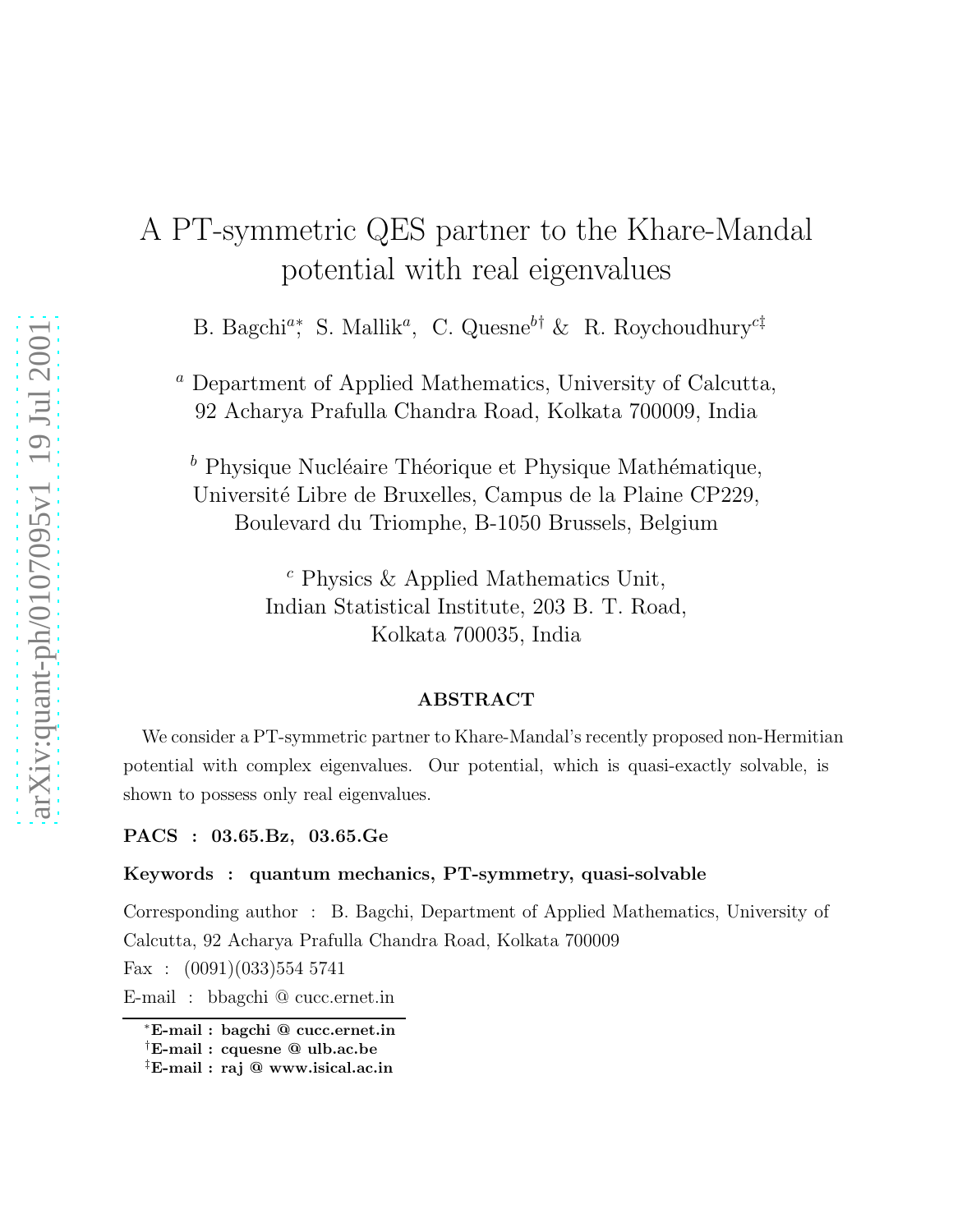Exploration of non-Hermitian Hamiltonians, in particular the PT-symmetric ones, is currently a topic of active research interest ( see for example, [1]-[14]). As is well known, PT-symmetric Hamiltonians are conjectured [15] to preserve the reality of their bound state eigenvalues except possibly for situations when PT may be spontaneously broken. It should be noted that PT-invariance in itself is not a sufficient condition for the Hamiltonian to possess an entirely real spectrum [1, 2].

Recently, Khare and Mandal (KM) have enquired [9] into the invariance of a non-Hermitian Hamiltonian under the combined operations of a complex shift  $(x \to a - x,$  $a = i\frac{\pi}{2}$  $\frac{\pi}{2}$ ) and time reversal  $(p \to -p, i \to -i)$  symmetries and have argued, by considering a specific model potential, that the quasi-exactly solvable eigenvalues can emerge as complex conjugate pairs if one of the potential parameters is an even integer or if it is an odd integer and, in addition, the other potential parameter is large enough. They also identify their complex shift with that of parity and as such look upon their potential as the one enjoying PT-symmetry :

$$
V(x) = -(\zeta \cosh 2x - iM)^2 \tag{1}
$$

where the parameter  $\zeta$  is real and M is restricted to integer values only.

We wish to point out in this note that although the above potential is invariant under the aforesaid transformations  $x \to a-x$ , and  $i \to -i$  as rightly claimed by KM, it is non-PT-invariant because with  $a'$  imaginary these transformations do not commute between themselves. We also observe that the potential (1) does admit of a PT-symmetric partner namely

$$
V(x) = -(\zeta \sinh 2x - iM)^2 \tag{2}
$$

(where, as in  $(1)$ ,  $\zeta$  is real and M an integer) which, as can be easily checked, is invariant under the joint action of parity  $(x \to -x)$  and time reversal  $(i \to -i)$ . Further, it is quasi-exactly solvable as we demonstrate below.

We begin by considering simultaneously the KM potential (1) and its modified version (2). The corresponding Hamiltonians are  $(\hbar = 2m = 1)$ :

$$
H^{(+)} = -\frac{d^2}{dx^2} - (\zeta \cosh 2x - iM)^2 \tag{3}
$$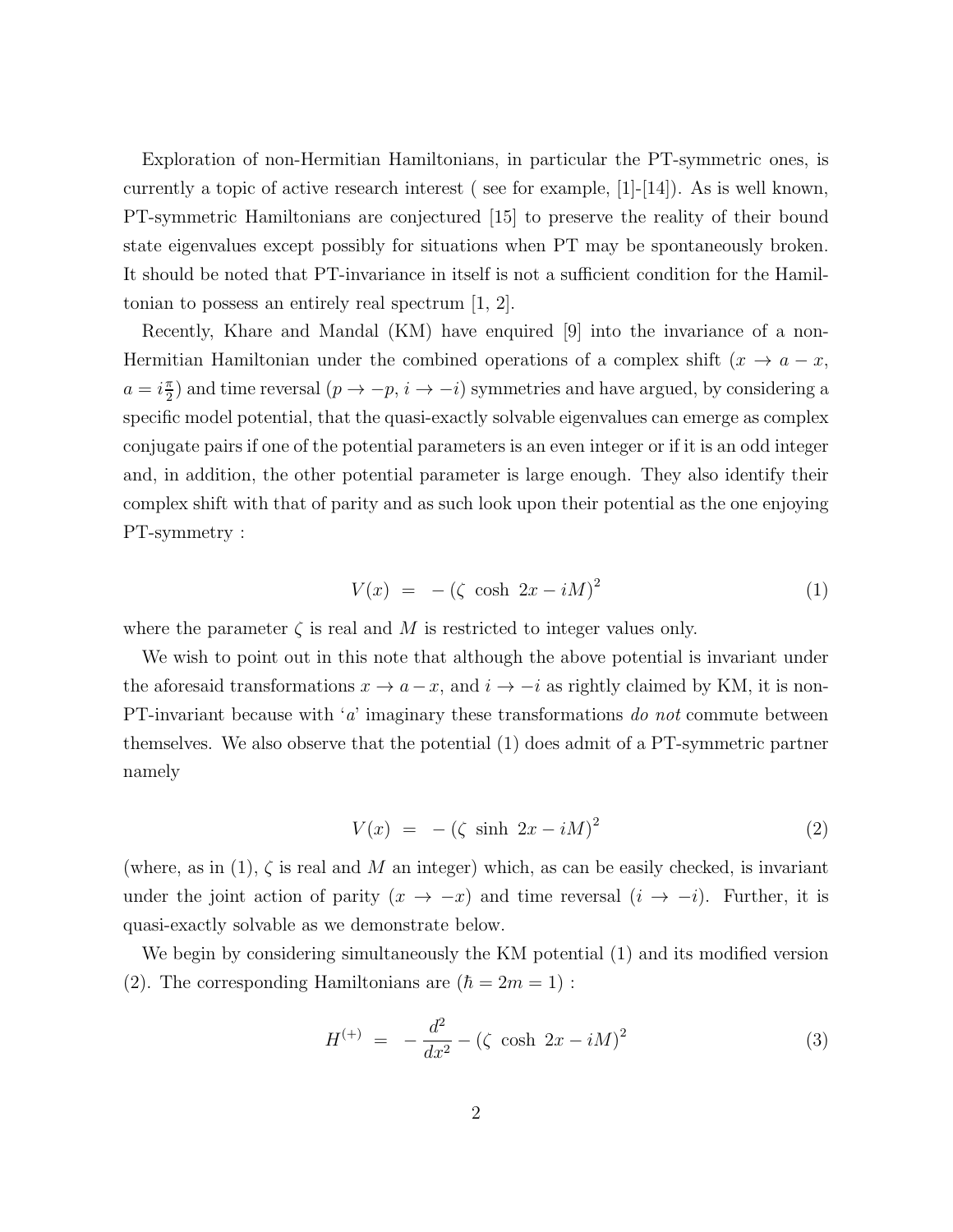$$
H^{(-)} = -\frac{d^2}{dx^2} - (\zeta \sinh 2x - iM)^2 \tag{4}
$$

which can also be expressed together as

$$
H^{(\pm)} = -\frac{d^2}{dx^2} - \left[\frac{\zeta}{2} \left(e^{2x} \pm e^{-2x}\right) - iM\right]^2 \,. \tag{5}
$$

Now, under a change of variable  $x=\frac{1}{2}$  $\frac{1}{2}$  log z,  $H^{(\pm)}$  become

$$
H^{(\pm)} = -4z^2 \frac{d^2}{dz^2} - 4z \frac{d}{dz} - \left[ \frac{\zeta}{2} \left( z \pm \frac{1}{z} \right) - iM \right]^2.
$$
 (6)

As such if we set

$$
\mu^{(\pm)}(z) = z^{(1-M)/2} e^{i\frac{\zeta}{4}(z \pm \frac{1}{z})} \tag{7}
$$

the Hamiltonians (6) can be mapped to their gauge-transformed forms

$$
H_g^{(\pm)} = \left[ \mu^{(\pm)}(z) \right]^{-1} H^{(\pm)} \left[ \mu^{(\pm)}(z) \right] . \tag{8}
$$

From the relations

$$
\mu^{-1} \frac{d}{dz} \mu = \frac{d}{dz} + \frac{\mu'}{\mu} \tag{9}
$$

$$
\mu^{-1} \frac{d^2}{dz^2} \mu = \frac{d^2}{dz^2} + 2\frac{\mu'}{\mu} \frac{d}{dz} + \frac{\mu''}{\mu}
$$
 (10)

where primes denote differentiations with respect to  $z$ , we easily obtain

$$
H_g^{(\pm)} = -4z^2 \frac{d^2}{dz^2} - 4z \left( 2\frac{\mu'}{\mu} z + 1 \right) \frac{d}{dz} - 4z^2 \frac{\mu''}{\mu} - 4z \frac{\mu'}{\mu} - 4z \frac{\mu'}{\mu} - 4z \frac{d\mu'}{\mu}
$$
\n
$$
- \left[ \frac{\zeta}{2} (z \pm \frac{1}{z}) - iM \right]^2 .
$$
\n(11)

Taking now into account the expressions

$$
\frac{\mu'}{\mu} = \frac{1 - M}{2z} + i\frac{\zeta}{4} \left( 1 \mp \frac{1}{z^2} \right)
$$
\n(12)

$$
\frac{\mu''}{\mu} = \left(\frac{\mu'}{\mu}\right)^2 - \frac{1 - M}{2z^2} \pm i\frac{\zeta}{2} \frac{1}{z^3} \tag{13}
$$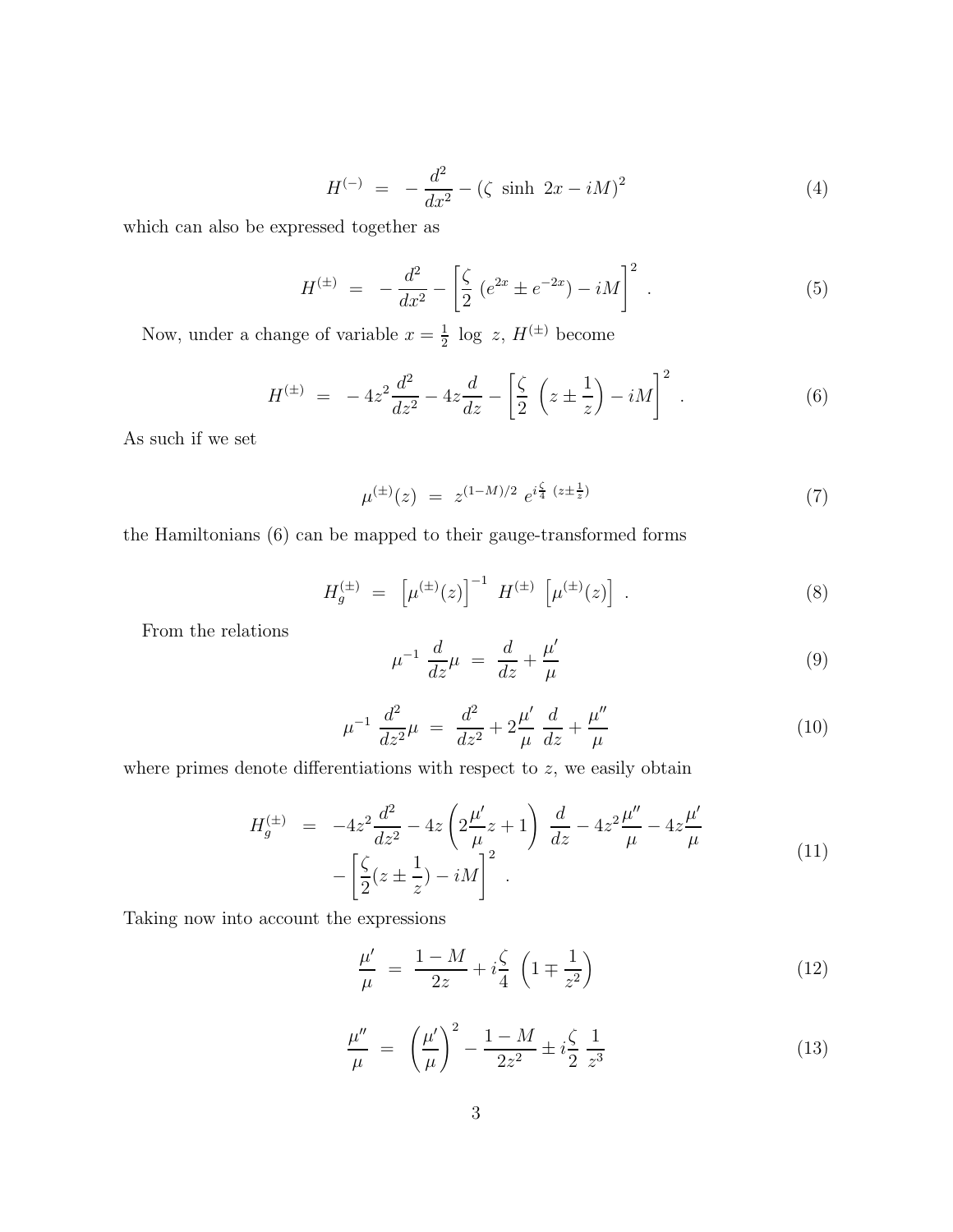we arrive at the following representations of  $H_g^{(\pm)}$ :

$$
H_g^{(\pm)} = -4z^2 \frac{d^2}{dz^2} - \left[2i\zeta z^2 - 4(M-2)z \mp 2i\zeta\right] \frac{d}{dz} + 2i\zeta(M-1)z + 2M - 1 \mp \zeta^2 \ . \tag{14}
$$

We thus find that the Schrödinger equation

$$
H^{(\pm)} \psi^{(\pm)}(x) = E^{(\pm)} \psi^{(\pm)}(x) \tag{15}
$$

is equivalent to

$$
H_g^{(\pm)} \phi^{(\pm)}(z) = E^{(\pm)} \phi^{(\pm)}(z) \tag{16}
$$

where  $\psi^{(\pm)}(x) = \mu^{(\pm)}(z) \phi^{(\pm)}(z)$ .

It should be noted here that in terms of the  $s\ell(2, R)$  generators [16]

$$
J_{+} = z^{2} \frac{d}{dz} - 2jz, \ J_{0} = z \frac{d}{dz} - j, \ J_{-} = \frac{d}{dz}
$$
 (17)

the gauged Hamiltonians  $H_g^{(\pm)}$  can be rewritten as

$$
H_g^{(\pm)} = -4J_0^2 - 2i\zeta J_+ \pm 2i\zeta J_- + M^2 \mp \zeta^2 \tag{18}
$$

(provided  $j = \frac{M-1}{2}$  $\frac{-1}{2}$ ) in the true spirit of quasi-solvability[16].

We now turn to some specific cases of  $\phi^{(\pm)}(z)$  by focussing on the following choices :

(i)  $\phi^{(\pm)}(z) = c_0^{(\pm)}$  $\boldsymbol{0}$ (ii)  $\phi^{(\pm)}(z) = c_0^{(\pm)} + c_1^{(\pm)} z \qquad (c_1^{(\pm)} \neq 0)$ (iii)  $\phi^{(\pm)}(z) = c_0^{(\pm)} + c_1^{(\pm)} z + c_2^{(\pm)} z^2$   $(c_2^{(\pm)} \neq 0)$ (iv)  $\phi^{(\pm)}(z) = c_0^{(\pm)} + c_1^{(\pm)}z + c_2^{(\pm)}z^2 + c_3^{(\pm)}z^3$   $(c_3^{(\pm)} \neq 0)$ 

where  $c_i^{(\pm)}$  $i^{(\pm)}$   $(i = 0, 1, 2, 3)$  are constants. It is obvious that we can generalize  $\phi^{(\pm)}(z)$  to higher degrees of z apart from the ones chosen here.

First consider  $\phi^{(\pm)}(z) = c_0^{(\pm)}$  $_{0}^{(\pm)}$ . For this case, Eq.(16) becomes

$$
2i\zeta(M-1)z + 2M - 1 \mp \zeta^2 - E^{(\pm)} = 0 \tag{19}
$$

leading to

$$
2\zeta(M-1) = 0 \tag{20}
$$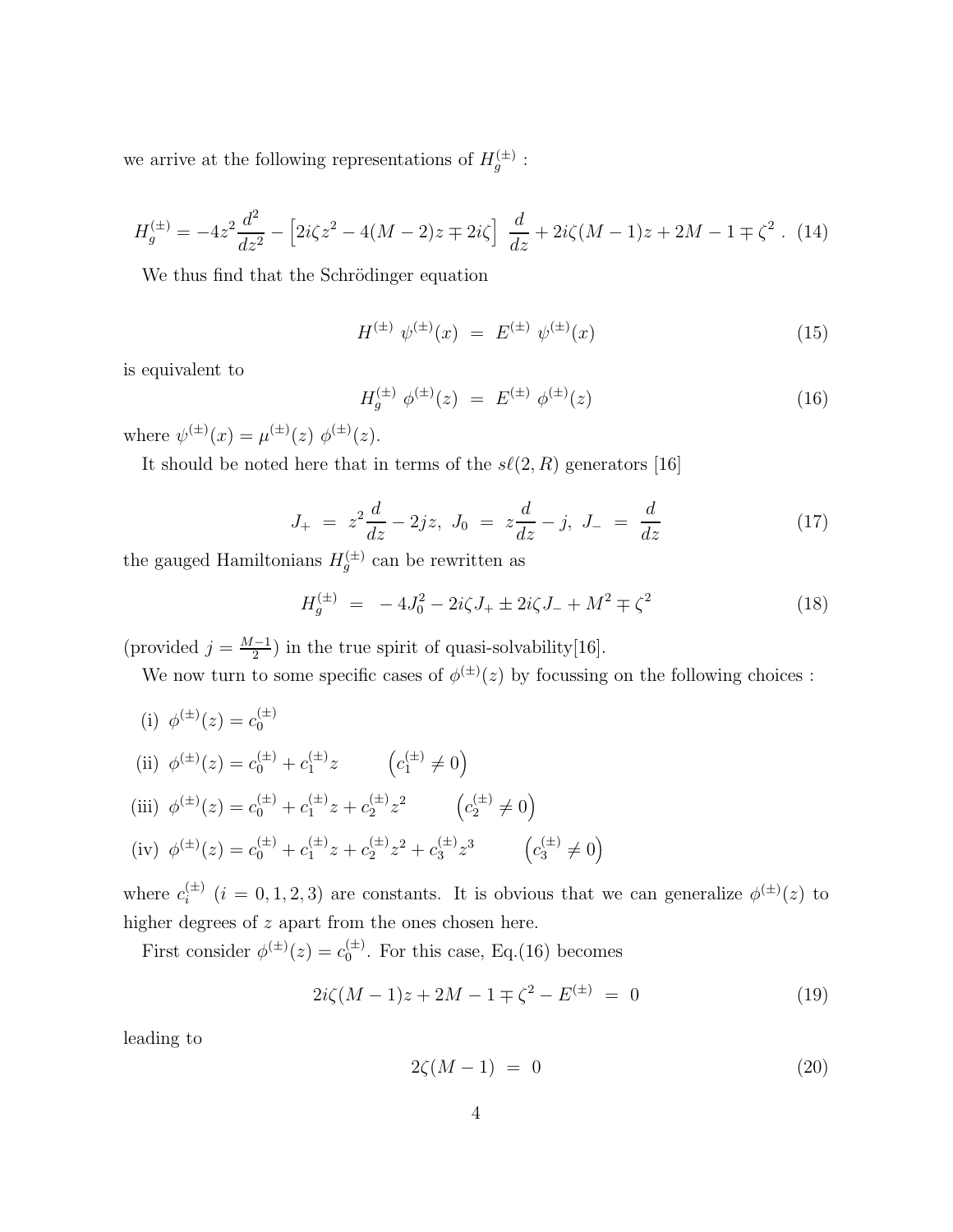$$
2M - 1 \mp \zeta^2 - E^{(\pm)} = 0.
$$
 (21)

Hence  $M = 1$   $(j = 0)$  and as a result

$$
E^{(\pm)} = 1 \mp \zeta^2 \,. \tag{22}
$$

The accompanying wave functions read

$$
\psi^{(+)} \propto e^{\frac{i\zeta}{2} \cosh 2x} \tag{23}
$$

$$
\psi^{(-)} \propto e^{\frac{i\zeta}{2}\sinh 2x}.
$$
\n(24)

We therefore see that for  $M = 1$  the energy eigenvalues corresponding to (1) as well as its modified PT-symmetric version (2) are real.

Next consider  $\phi^{(\pm)}(z) = c_0^{(\pm)} + c_1^{(\pm)}z$ . Eq.(16) gives

$$
2i\zeta(M-2) c_1^{(\pm)} = 0 \tag{25}
$$

$$
2i\zeta(M-1) c_0^{(\pm)} + \left(6M - 9 \mp \zeta^2 - E^{(\pm)}\right) c_1^{(\pm)} = 0 \tag{26}
$$

$$
\pm 2i\zeta \ c_1^{(\pm)} + \left(2M - 1 \mp \zeta^2 - E^{(\pm)}\right) \ c_0^{(\pm)} = 0 \ . \tag{27}
$$

Eq.(25) implies  $M = 2$  while Eqs.(26) and (27) give

$$
2i\zeta \; c_0^{(\pm)} - \epsilon^{(\pm)} \; c_1^{(\pm)} = 0 \tag{28}
$$

$$
- \epsilon^{(\pm)} c_0^{(\pm)} \pm 2i\zeta c_1^{(\pm)} = 0 \tag{29}
$$

where  $\epsilon^{(\pm)} = E^{(\pm)} - 3 \pm \zeta^2$ .

Solving (28) and (29) we get  $\epsilon_{\pm}^{(+)} = \pm 2i\zeta$  (complex) and  $\epsilon_{\pm}^{(-)} = \pm 2\zeta$  (real). We thus find for  $M=2$   $(j=\frac{1}{2})$ 2 ) the results

$$
E_{\pm}^{(+)} = 3 \pm 2i\zeta - \zeta^2 \tag{30}
$$

$$
\psi_{\pm}^{(+)} \propto e^{\frac{i\zeta}{2} \cosh 2x} \left( e^{-x} \pm e^x \right) \tag{31}
$$

for the KM potential and

$$
E_{\pm}^{(-)} = 3 \pm 2\zeta + \zeta^2 \tag{32}
$$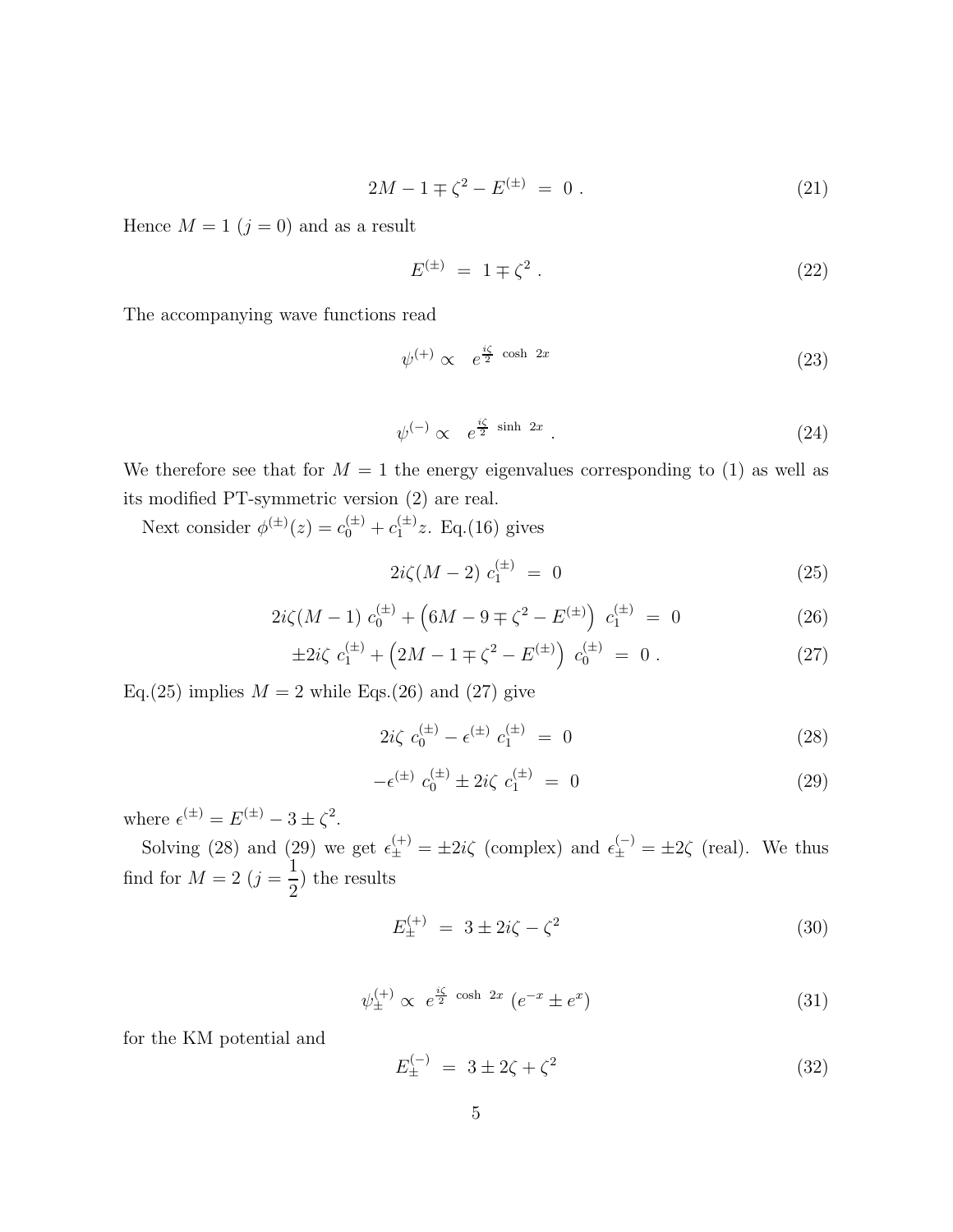$$
\psi_{\pm}^{(-)} \propto e^{\frac{i\zeta}{2}\sinh 2x} \left( e^{-x} \pm i e^x \right) \tag{33}
$$

for the potential (2). Expectedly the eigenvalues for the KM case turn out to be a complex conjugate pair,  $M = 2$  being an even integer. However, those for the PT-symmetric potential (2) emerge real as borne out by (32).

Proceeding now to the case  $\phi^{(\pm)}(z) = c_0^{(\pm)} + c_1^{(\pm)}z + c_2^{(\pm)}z^2$ , we find from Eq.(16)

$$
2i\zeta(M-3) c_2^{(\pm)} = 0 \tag{34}
$$

$$
2i\zeta(M-2) c_1^{(\pm)} + \left(10M - 25 \mp \zeta^2 - E^{(\pm)}\right) c_2^{(\pm)} = 0 \tag{35}
$$

$$
2i\zeta(M-1) c_0^{(\pm)} + \left(6M - 9 \mp \zeta^2 - E^{(\pm)}\right) c_1^{(\pm)} \pm 4i\zeta c_2^{(\pm)} = 0 \tag{36}
$$

$$
\pm 2i\zeta \ c_1^{(\pm)} + \left(2M - 1 \mp \zeta^2 - E^{(\pm)}\right) \ c_0^{(\pm)} = 0 \ . \tag{37}
$$

Here we have  $M = 3$  and defining  $\epsilon^{(\pm)} = E^{(\pm)} - 9 \pm \zeta^2$ , we get

$$
2i\zeta c_1^{(\pm)} - \left(\epsilon^{(\pm)} + 4\right) c_2^{(\pm)} = 0 \tag{38}
$$

$$
4i\zeta c_0^{(\pm)} - \epsilon^{(\pm)} c_1^{(\pm)} \pm 4i\zeta c_2^{(\pm)} = 0 \tag{39}
$$

$$
-\left(\epsilon^{(\pm)} + 4\right) c_0^{(\pm)} \pm 2i\zeta c_1^{(\pm)} = 0.
$$
 (40)

Solving (38)-(40) we obtain for  $M = 3$   $(j = 1)$  the solutions

$$
E_0^{(+)} = 5 - \zeta^2, \ E_{\pm}^{(+)} = 7 - \zeta^2 \pm 2\sqrt{1 - 4\zeta^2} \tag{41}
$$

$$
\psi_0^{(+)} \propto e^{\frac{i\zeta}{2} \cosh 2x} \sinh 2x \tag{42}
$$

$$
\psi_{\pm}^{(+)} \propto e^{\frac{i\zeta}{2} \cosh 2x} \left[ 2 \cosh 2x - \frac{i}{\zeta} \left( 1 \pm \sqrt{1 - 4\zeta^2} \right) \right] \tag{43}
$$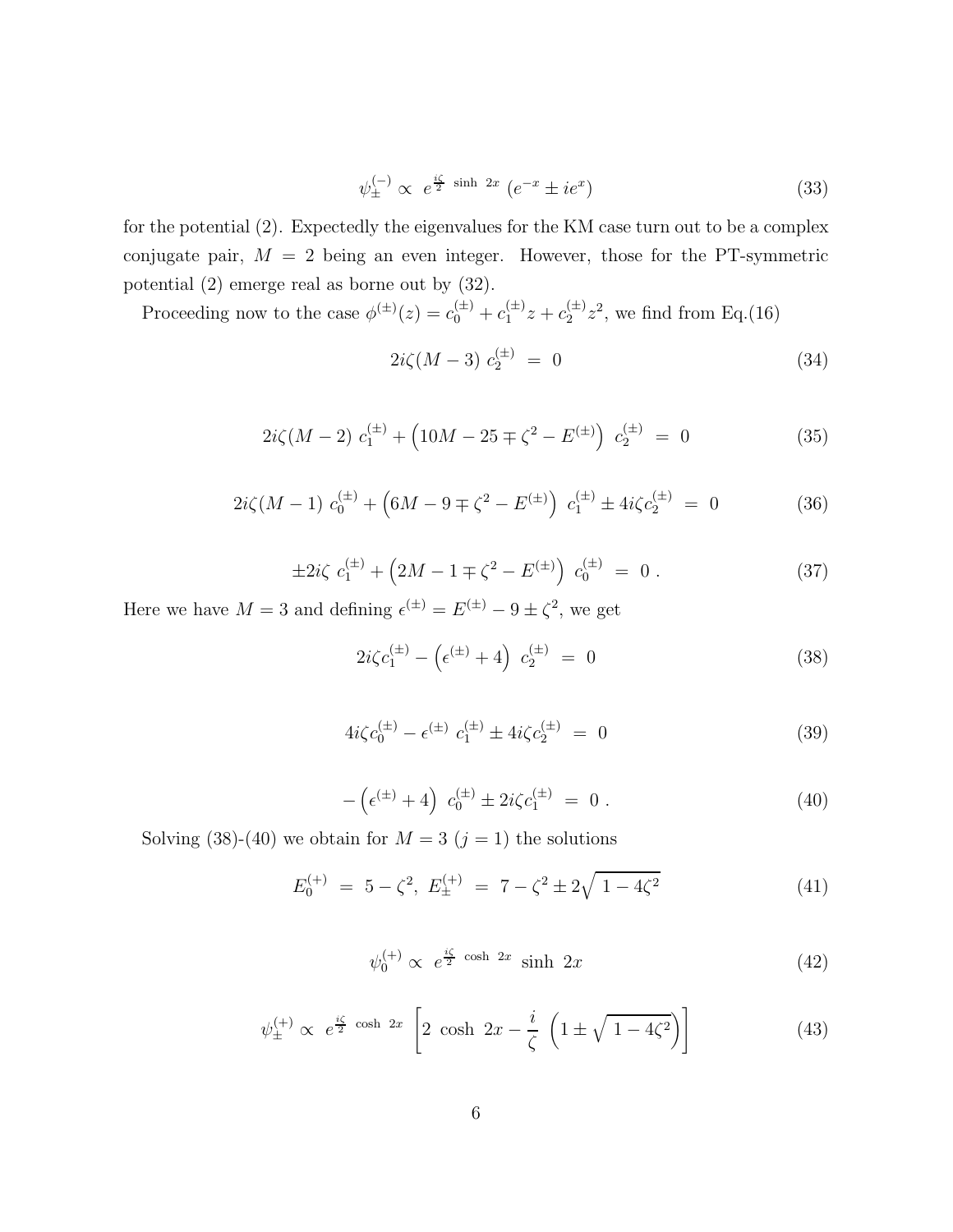for the KM potential and

$$
E_0^{(-)} = 5 + \zeta^2, E_{\pm}^{(-)} = 7 + \zeta^2 \pm 2\sqrt{1 + 4\zeta^2}
$$
 (44)

$$
\psi_0^{(-)} \propto e^{\frac{i\zeta}{2} \sinh 2x} \cosh 2x \tag{45}
$$

$$
\psi_{\pm}^{(-)} \propto e^{\frac{i\zeta}{2} \sinh 2x} \left[ 2 \sinh 2x - \frac{i}{\zeta} \left( 1 \pm \sqrt{1 + 4\zeta^2} \right) \right]
$$
\n(46)

for the potential (2). Contrary to the Khare-Mandal potential (1) for which two of the eigenvalues (namely  $E_{\pm}^{(+)}$ ) become complex if  $|\zeta|$  is larger than the critical value  $\zeta_c = \frac{1}{2}$  $\frac{1}{2}$ all three eigenvalues of the PT-symmetric potential (2) remain real for all values of  $\zeta$ .

We now take up the case (iv) namely  $\phi^{(\pm)}(z) = c_0^{(\pm)} + c_1^{(\pm)}z + c_2^{(\pm)}z^2 + c_3^{(\pm)}z^3$  for which we obtain from Eq.(16) the relations

$$
2i\zeta(M-4) \; c_3^{(\pm)} = 0 \tag{47}
$$

$$
2i\zeta(M-3) c_2^{(\pm)} + \left(14M - 49 \mp \zeta^2 - E^{(\pm)}\right) c_3^{(\pm)} = 0 \tag{48}
$$

$$
2i\zeta(M-2) c_1^{(\pm)} + \left(10M - 25 \mp \zeta^2 - E^{(\pm)}\right) c_2^{(\pm)} \pm 6i\zeta c_3^{(\pm)} = 0 \tag{49}
$$

$$
2i\zeta(M-1) c_0^{(\pm)} + \left(6M - 9 \mp \zeta^2 - E^{(\pm)}\right) c_1^{(\pm)} \pm 4i\zeta c_2^{(\pm)} = 0 \tag{50}
$$

$$
\pm 2i\zeta \ c_1^{(\pm)} + \left(2M - 1 \mp \zeta^2 - E^{(\pm)}\right) \ c_0^{(\pm)} = 0 \ . \tag{51}
$$

We are thus led to  $M = 4$  and defining  $\epsilon^{(\pm)} = E^{(\pm)} - 15 \pm \zeta^2$ , we get

$$
2i\zeta c_2^{(\pm)} - \left(\epsilon^{(\pm)} + 8\right) c_3^{(\pm)} = 0 \tag{52}
$$

$$
4i\zeta c_1^{(\pm)} - \epsilon^{(\pm)} c_2^{(\pm)} \pm 6i\zeta c_3^{(\pm)} = 0 \tag{53}
$$

$$
6i\zeta c_0^{(\pm)} - \epsilon^{(\pm)} c_1^{(\pm)} \pm 4i\zeta c_2^{(\pm)} = 0 \tag{54}
$$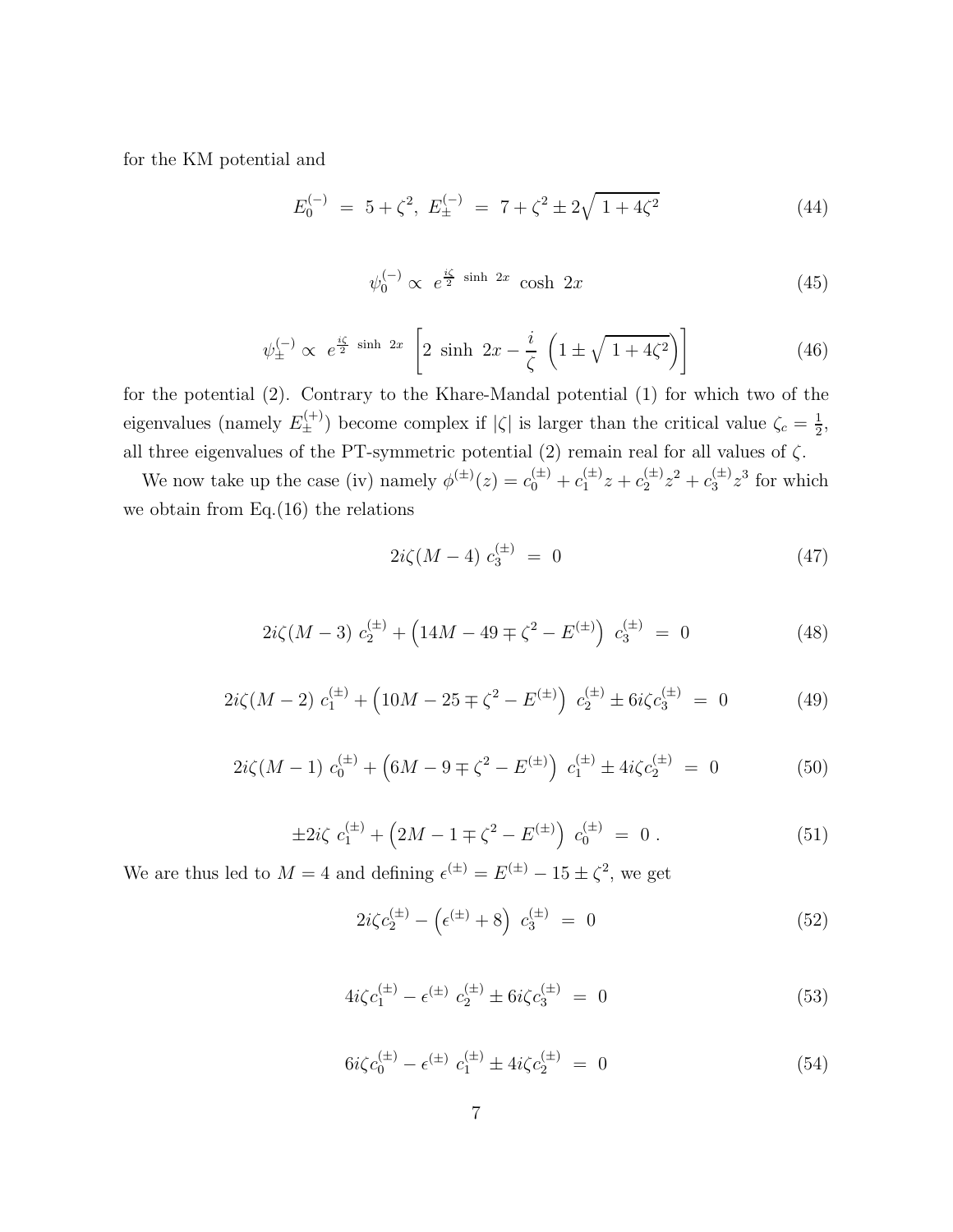$$
-\left(\epsilon^{(\pm)} + 8\right) c_0^{(\pm)} \pm 2i\zeta c_1^{(\pm)} = 0.
$$
 (55)

An analysis of Eqs.(52)-(55) reveals that for consistency of the equations  $\epsilon^{(\pm)}$  have to fulfil the condition

$$
\left(\epsilon^{(\pm)} + 8\right) \left[ \left(\epsilon^{(\pm)} + 8\right) \left(\epsilon^{(\pm)2} \pm 16\zeta^2\right) \pm 24\zeta^2 \epsilon^{(\pm)} \right] + 144\zeta^4 = 0. \tag{56}
$$

This fourth-degree equation can be factorized into two quadratic ones namely

$$
\left(\epsilon^{(+)}+8\right)\ \left(\epsilon^{(+)}\pm 4i\zeta\right)+12\zeta^2\ =\ 0\tag{57}
$$

$$
\left(\epsilon^{(-)}+8\right)\ \left(\epsilon^{(-)}\pm 4\zeta\right)-12\zeta^2\ =\ 0\ .\tag{58}
$$

Let us now consider the solutions of (57) and (58). It is obvious that in the former case, all the four solutions are complex. This corresponds to the KM scenario. However, in the latter case (which corresponds to the PT-symmetric model (2)), we get quadratic equations in  $\epsilon^{(-)}$  with real coefficients :

$$
\epsilon^{(-)2} + 4(2 \pm \zeta) \epsilon^{(-)} + 4\zeta(\pm 8 - 3\zeta) = 0.
$$
 (59)

For the upper signs we obtain two real solutions for any  $\zeta$ :

$$
\epsilon_{+, \pm}^{(-)} = -2(2+\zeta) \pm 4\sqrt{1-\zeta+\zeta^2} \tag{60}
$$

and the same is true for the lower signs :

$$
\epsilon_{-, \pm}^{(-)} = -2(2-\zeta) \pm 4\sqrt{1+\zeta+\zeta^2} \,. \tag{61}
$$

Note that we can combine the four real solutions given by (60) and (61) in the manner

$$
\epsilon_{\sigma,\tau}^{(-)} = -2(2+\sigma\zeta) + 4\tau\sqrt{1-\sigma\zeta+\zeta^2} \tag{62}
$$

where  $\sigma$ ,  $\tau = +$ , -.

Thus corresponding to the PT-symmetric potential (2) our findings for  $M = 4$  ( $j = \frac{3}{2}$ )  $\frac{3}{2}$ are

$$
E_{\sigma,\tau}^{(-)} = 11 - 2\sigma\zeta + \zeta^2 + 4\tau\sqrt{1 - \sigma\zeta + \zeta^2}
$$
 (63)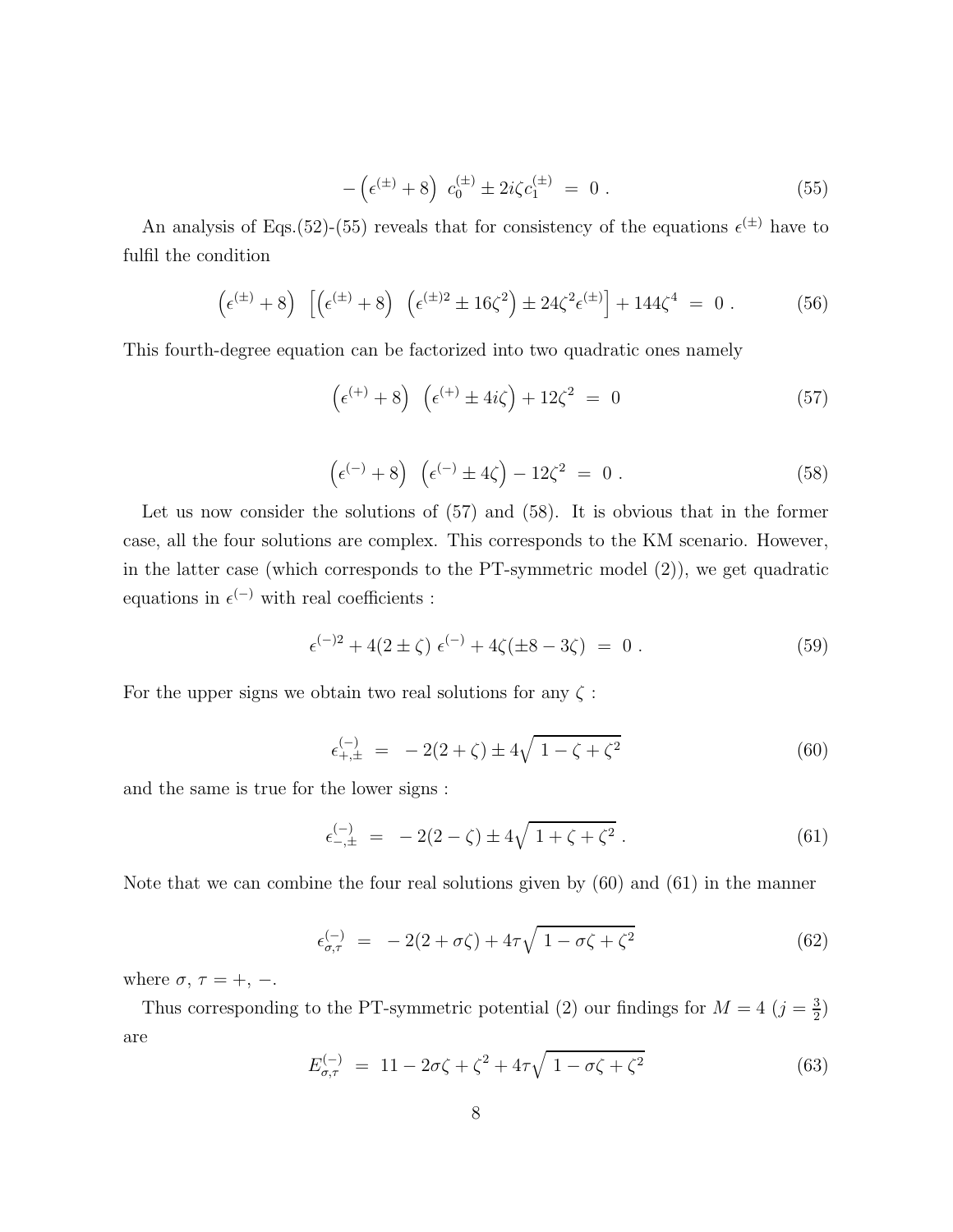$$
\psi_{\sigma,\tau}^{(-)} \propto e^{\frac{i\zeta}{2}\sinh 2x} \left( e^{-x} - \sigma i e^x \right) \left[ \sinh 2x - \frac{i}{\zeta} \left( 1 + \tau \sqrt{1 - \sigma \zeta + \zeta^2} \right) \right] . \tag{64}
$$

To summarize, we observe from the foregoing treatment of the cases  $M = 1, 2, 3, 4$  that unlike the case of KM potential in which QES eigenvalues occur in complex conjugate pairs for M an even integer but may be real for M an odd integer and  $|\zeta|$  smaller than or equal to some critical value  $\zeta_c$ , our PT-symmetric potential (2) exhibits real energy eigenvalues both for even and odd integer values of M and any value of  $\zeta$ . It should be remarked that although we restricted our discussion upto  $M = 4$  which corresponds to keeping a fouth-degree wave function, it is clear that we can deal with, in an identical way, higher degree contributions in  $\phi^{(\pm)}(z)$ . We conjecture that all of them will lead to real eigenvalues.

Finally, we can write down recurrence relations for polynomials by substituting  $\phi^{(\pm)}(z) = \sum_{n=0}^{\infty}$  $n=0$  $R_n^{(\pm)}(E^{(\pm)})$ n!  $t^n$ ,  $t = \pm$ z  $\frac{1}{2i\zeta}$  in the Schrödinger equation (16). It can be readily seen that the coefficients  $R_n^{(\pm)}(E^{(\pm)})$  satisfy the three-term recursion relation

$$
R_{n+1}^{(\pm)}\left(E^{(\pm)}\right) = \left(E^{(\pm)} - b_n^{(\pm)}\right)R_n^{(\pm)}(E^{(\pm)}) - a_n^{(\pm)}R_{n-1}^{(\pm)}(E^{(\pm)})\tag{65}
$$

where

$$
a_n^{(\pm)} = \mp 4n(M - n)\zeta^2 \tag{66}
$$

$$
b_n^{(\pm)} = 4n(M - 1 - n) + 2M - 1 \mp \zeta^2. \tag{67}
$$

If  $M = k$ , a positive integer, then  $a_k^{(\pm)} = 0$  and for  $n = k$ , Eq.(65) reduces to a two-term recursion relation. As a consequence,  $R_{k+1}^{(\pm)}$ , and more generally  $R_{k+n}^{(\pm)}$  $\binom{(\pm)}{k+n}$ , is proportional to  $R_k^{(\pm)}$  $\stackrel{(\pm)}{k}$ :

$$
R_{k+n}^{(\pm)} = R_k^{(\pm)} \, \bar{R}_n^{(\pm)} \tag{68}
$$

where  $\bar{R}_{n}^{(\pm)}$  satisfies the three-term recursion relation

$$
\bar{R}_{n+1}^{(\pm)}\left(E^{(\pm)}\right) = \left(E^{(\pm)} - b_{M+n}^{(\pm)}\right)\bar{R}_{n}^{(\pm)}(E^{(\pm)}) - a_{M+n}^{(\pm)}\bar{R}_{n-1}^{(\pm)}\left(E^{(\pm)}\right). \tag{69}
$$

QES eigenvalues are obtained as solutions of the  $k^{th}$ -degree equation  $R_k^{(\pm)}$  $k^{(\pm)}\ \left(E^{(\pm)}\right) = 0.$